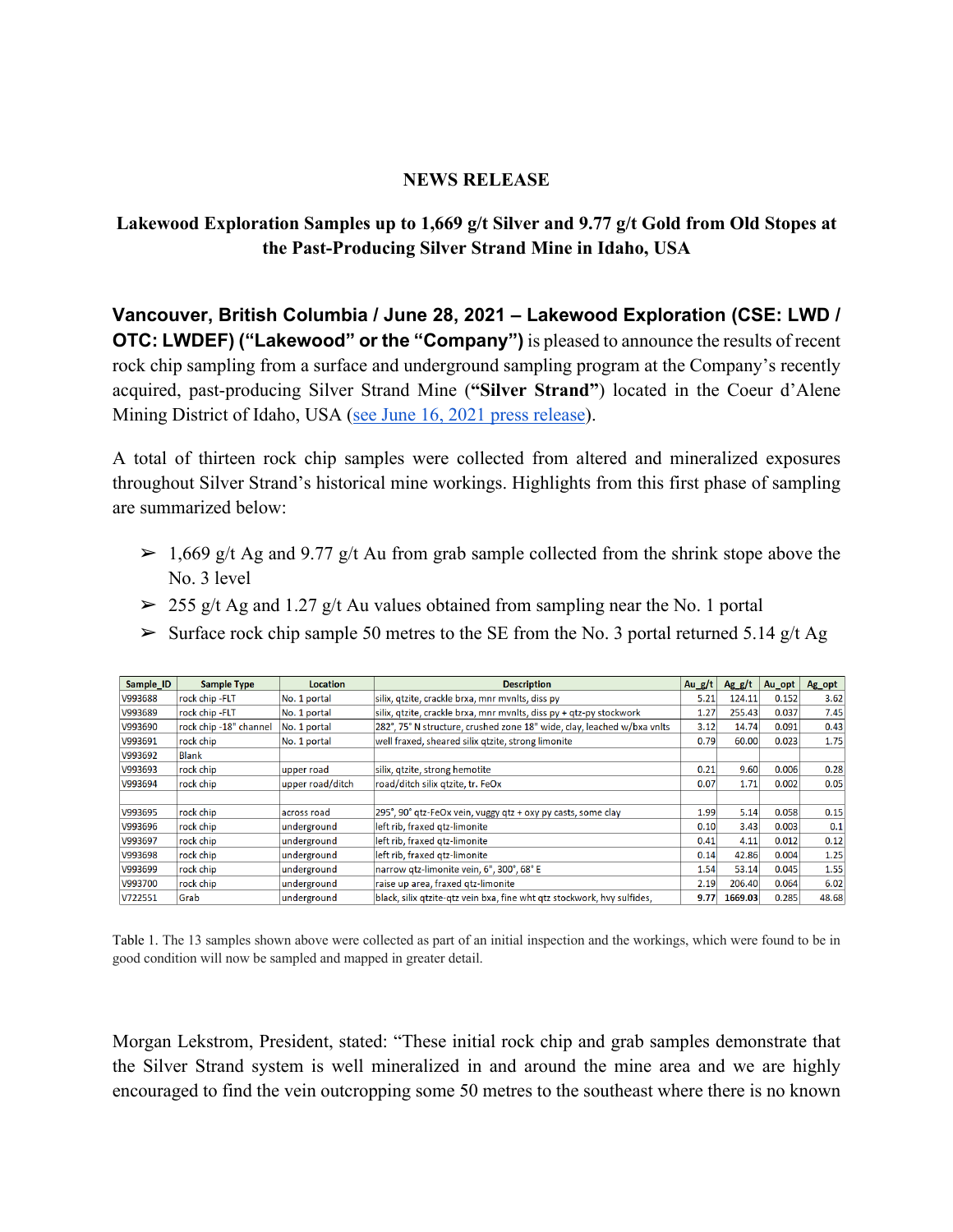historical drilling. We remain active at site with further rock chip and soil sampling underway, while concurrently working on a new 3D model that will support and refine our drill targeting efforts at the historic mine area."

The Silver Strand Mine is hosted in the Revett formation, a belt of rocks known to host highgrade silver-zinc-lead deposits to more than 1800 metres, including the Sunshine Mine, which produced 359 million ounces of silver<sup>1</sup>; the Galena Mine, which produced 144 million ounces of silver<sup>1</sup>; and the Lucky Friday Mine, which has produced 105 million ounces of silver<sup>1</sup> to date and is still in production. While mineralization hosted on adjacent and nearby properties is not necessarily indicative of mineralization hosted on the Company's property, the Silver Strand mine was previously mined to a depth of just 90 metres suggesting potential for mineralization at greater depths.

Six samples were collected near the No.1 portal V993688-91, and V993693, 94 and consisted of silicified Revett quartzite, commonly brecciated with abundant quartz stockwork veinlets, showing moderate to strong limonite stain and included sample highlights of up to 255.43 grams per tonne (g/t) silver and 1.27 g/t gold, respectively. Evidence of fine-grained disseminated sulfides were identified as limonite-stained sulfide casts in quartz veinlets.

Five rock chip samples and one grab sample were collected from underground exposures of the No. 3 level stope (V993696-700). These samples consisted of fractured and brecciated quartzlimonite replacement veins hosted in Revett quartzite. One grab sample was collected (V993700) from the shrink stope level above the No. 3 level which returned 1,669 g/t silver (48 ounce per ton). The sample consisted of black sulfide rich quartz veining showing brecciation and quartz stockwork. Sulfides were too small to identify, but are suspected to contain strong values in silver, gold, lead, zinc and copper.

One rock chip sample (V993695) was collected near the No. 3 portal approximately 50 metres to the southeast of the portal in order to confirm the extension of the Silver Strand vein system in a southerly direction. That sample consisted of a narrow quartz-limonite vein, with vuggy quartz and sulfide casts plus clay, reporting 5.14 g/t silver, confirming the vein zone continues and is open to the south.

## QA/QC

The samples were analyzed by Chris Christopherson of CCI laboratory, in Smelterville, Idaho. Samples were analyzed by fire assay methods with a gravimetric finish for gold and silver.

Qualified Persons

<sup>&</sup>lt;sup>1</sup> Silver Production values sourced for Hecla Mining April 2014 SEDAR filing showing Historical Production from Mines in Coeur d'Alene District, Page 50 (Table 6.2)